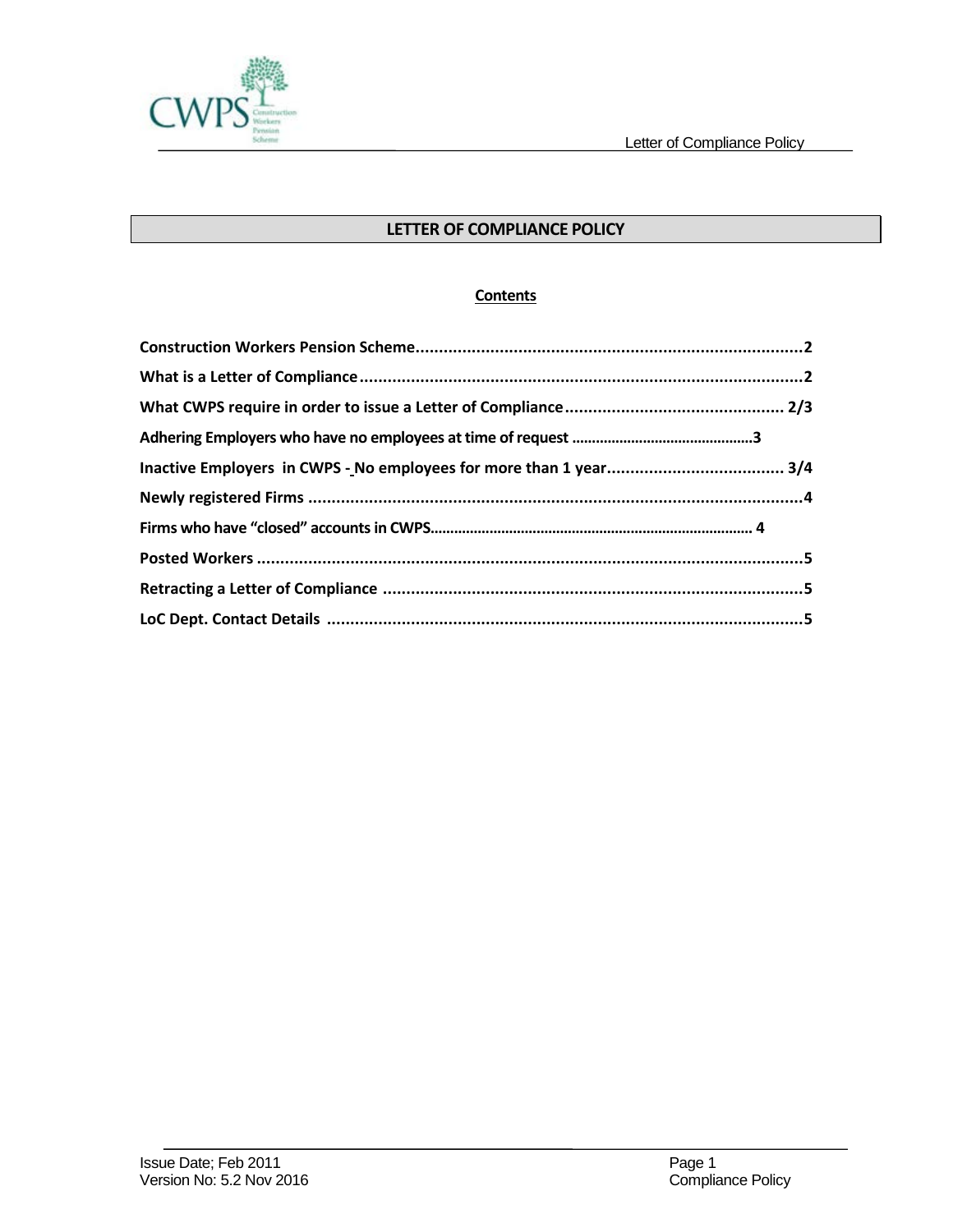

The Construction Workers Pension Scheme ("CWPS") is a Revenue approved Occupational Pension Scheme (approved by the Revenue Commissioners under Section 774 of the Taxes Consolidation Act, 1997). **Confirmation of CWPS membership is issued only in the format of a "Letter of Compliance"**.

## **What is a Letter of Compliance ("LoC")**

A Letter of Compliance (LoC) is issued by CWPS to confirm that pension contributions are paid to CWPS in respect of a firm's currently registered employees in accordance with the Scheme rules.

A Letter of Compliance:

- is only issued after compliance has been verified by CWPS (see below)
- **EXTERCT** is issued in respect of a particular named contract or client
- will list all currently registered employees in CWPS at the time of issue
- **has a security hologram on the top right hand side**
- **EXECT** is issued within 3 working days once compliance is verified by CWPS
- **EXTE** is issued only by post or PDF version by email
- PDF version cannot be printed however the email can be forwarded onto the contractor/client
- cannot be faxed or copied as the letter must be presented in its original form or in PDF format

#### **What CWPS require in order to issue a Letter of Compliance ("LoC")**

The following points below set out the current procedure which must be followed in all cases in order to obtain a LoC from CWPS;

**1.** A LoC will only be issued in respect of public bodies and/or specific contracts or clients. Accordingly, the name of the public body and/or specific contract for which the LoC is required must be supplied at the time of request.

**2**. All current employees of any adhering employer shall be registered in CWPS at the time of the request as all employees registered in CWPS will be named on the LoC.

**3.** All pension, death in service and sick pay contributions for registered members must be paid to CWPS in accordance with the Pension Act, 1990 (as amended) and the CWPS rules i.e. the previous months contributions must be paid by the  $21<sup>st</sup>$  day of the following month in which the pension contributions were deducted. All payments due for members' pension contributions must be received by CWPS office or bank account before a LoC can be issued.

**4**. Any outstanding pension contributions due to CWPS at the time of request must be paid to CWPS before a LoC can be issued. In a situation where the amounts due relate to periods where there were no employees in the firm, confirmation must be sent to CWPS from the employer's Auditor/Accountant of the periods where there were no employees.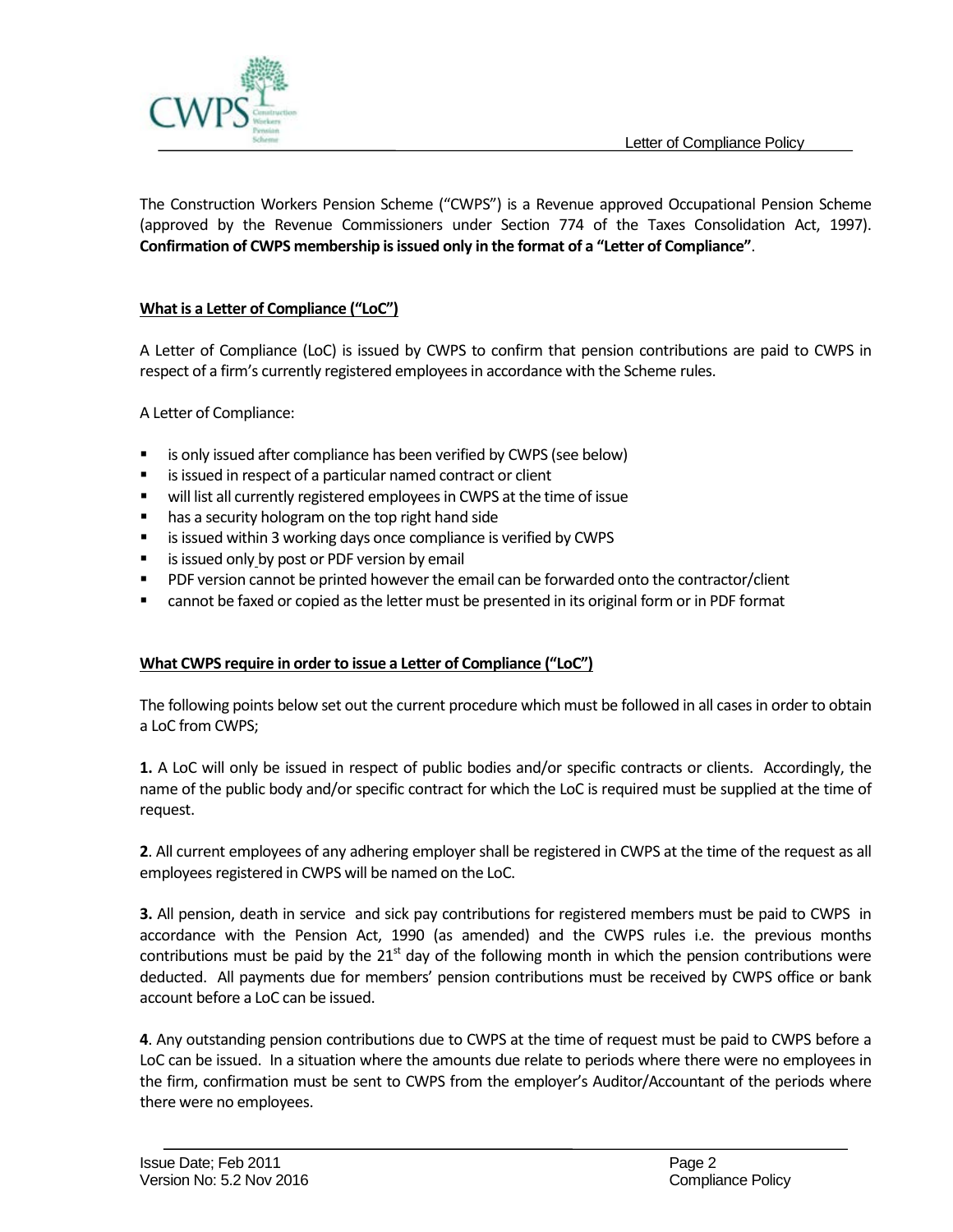

**5.** Evidence of compliance for the previous tax year should be provided to CWPS each year. This evidence of compliance must take the form of a letter from the firm's Auditor/Accountant confirming all of the following information:

- In the case of a **limited company** confirmation is required that the Auditor acts as the Auditor to the company. If the company is audit exempt a confirmation is required that the Accountant acts as the Accountant to the company and that the company is audit exempt.
- In the case of a **sole trader/partnership,** confirmation is required that the Accountant acts as the Accountant to the sole trader/partnership.
- Confirmation that, based on the information supplied, all pension contributions which have been deducted from employees' wages in respect of CWPS have been paid in full to CWPS for the relevant year (please specify the year i.e. year ending  $31<sup>st</sup>$  December 2014).
- **The letter must be addressed to CWPS, Canal House, Canal Road, Dublin 6.**
- The letter must be presented on the Auditor's/Accountant's headed paper and it must be signed and dated by the Auditor/Accountant.

Any disclaimers on the Auditor/Accountant's letter will not be accepted by CWPS

## *In order to avoid any delays when issuing a LOC, evidence of compliance should be provided to CWPS at the start of each year.*

### **Adhering Employers who have no employees at the time a LoC is requested**

If an adhering employer to CWPS does not have any employees registered with CWPS at the time a Loc is requested and has paid contributions for their members **for the previous Scheme year**, CWPS will issue a LoC provided:

- All contributions are paid in full for their members for previous tax year and
- Evidence of compliance for the previous tax year is submitted to CWPS to verify compliance for that Scheme year, along with - confirmation from Auditor/Accountant that there are no current eligible employees.

In this situation the Letter of Compliance will state that the employer has no current eligible employees in CWPS.

### **Inactive Employers in CWPS - No employees for more than 1 Year**

If an employer has not paid contributions to CWPS for employees for either the current or previous Scheme year and does not have any employees at the time of request, **no LoC will be issued from CWPS.**

In a case where an employer has not paid contributions to CWPS for employees for either the current or previous Scheme year and the employer is registering 1 or more employees in CWPS, a LoC can be obtained once the following criteria are satisfied: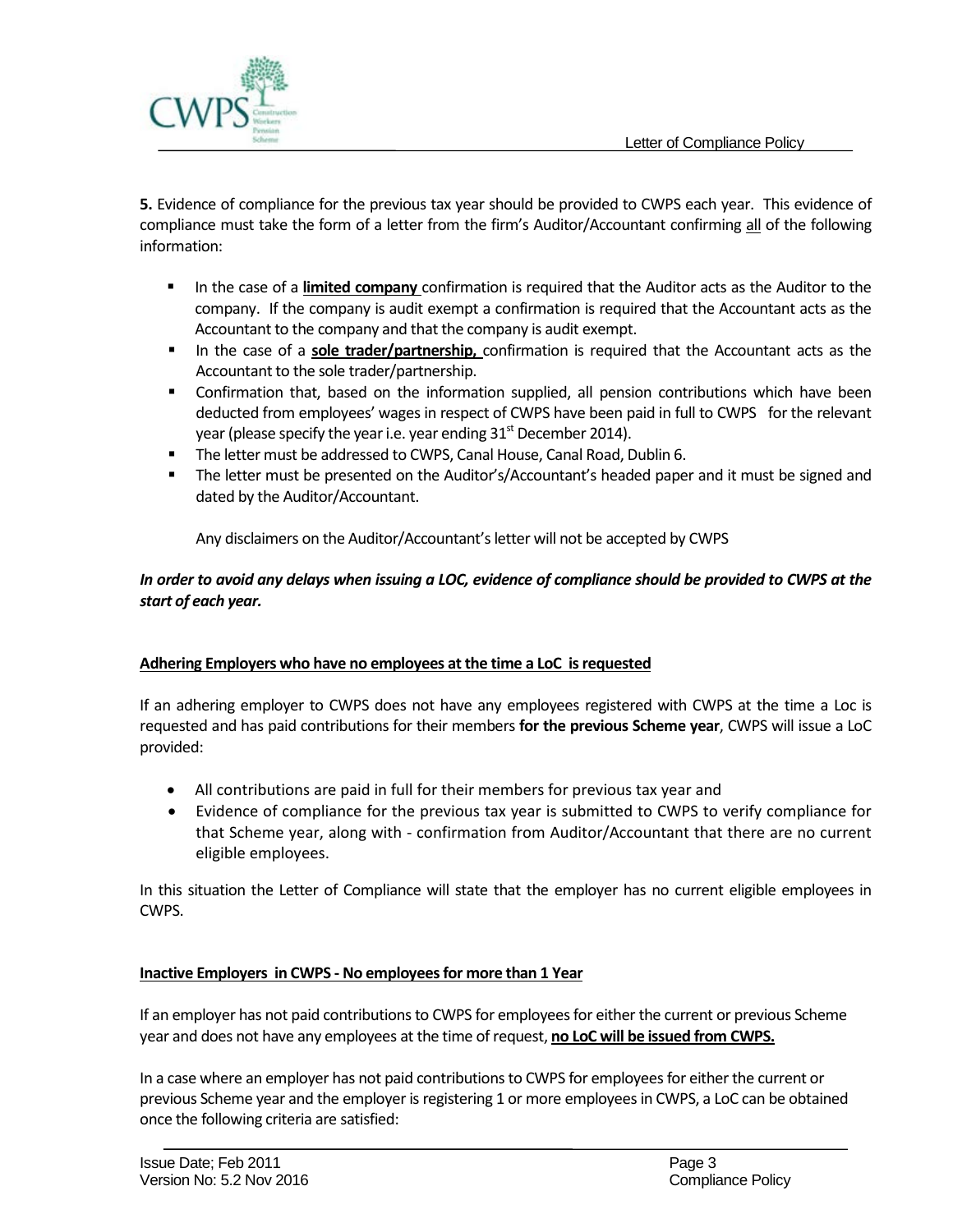

 An advance non-refundable payment of 4 weeks contributions for each member is made to CWPS. The 4 weeks advance payment will be effective from date of new members joining CWPS and is payable via electronic banking or bank draft. These payment methods are the only acceptable

methods of making this advance payment. If paying via electronic banking, CWPS may not be able to confirm the transaction for 24 hours which may result in the delay of a LoC being issued.

 **Evidence of Compliance in the form of a letter from the firm's Auditor/Accountant that no pension contributions were deducted from employees in respect of CWPS for the period(s) when the firm was not an adhering employer to CWPS.** 

In a case where an employer has not paid contributions to CWPS for employees for more than 2 Years, they will be treated as a new employer and the "Newly Registered Firms" policy will apply.

### **Newly registered Firms**

If a firm is registering in CWPS for the first time, a LoC can be obtained on registration once the following criteria are satisfied;

- A newly completed Employer Registration form is returned to CWPS.
- A newly completed Deed of Adherence is returned to CWPS.
- New member registration forms are completed and returned to CWPS.
- An advance non-refundable payment of 13 weeks contributions for each member is made to CWPS. The 13 weeks advance payment will be effective from date of joining CWPS and is payable via electronic banking or bank draft. These payment methods are the only acceptable methods of making this advance payment. If paying via electronic banking, CWPS may not be able to confirm the transaction for 24 hours which may result in the delay of a LoC being issued.
- If any of the members registered do not subsequently take up employment with the newly registered firm, the firm must inform CWPS of this event within 5 working days so CWPS records can be adjusted.
- Firms who do not register members upon registration of the firm in CWPS will not be eligible to receive a LoC.

### **Firms who have "closed" accounts in CWPS**

If a firm has adhered to CWPS in the past and the firm's account with CWPS has been closed, such firms may re-register their account with CWPS to provide pension for their employees and when the members are registered, the employer may apply to CWPS for a LoC once the following criteria are satisfied:

- A newly completed Employer Registration form is returned to CWPS
- A newly completed Deed of Adherence is returned to CWPS.
- New member registration forms are completed and returned to CWPS
- An advance non-refundable payment of 13 weeks contributions for each member is made to CWPS. The 13 weeks advance payment will be effective from date of joining CWPS and is payable via electronic banking or bank draft. These payment methods are the only acceptable methods of making